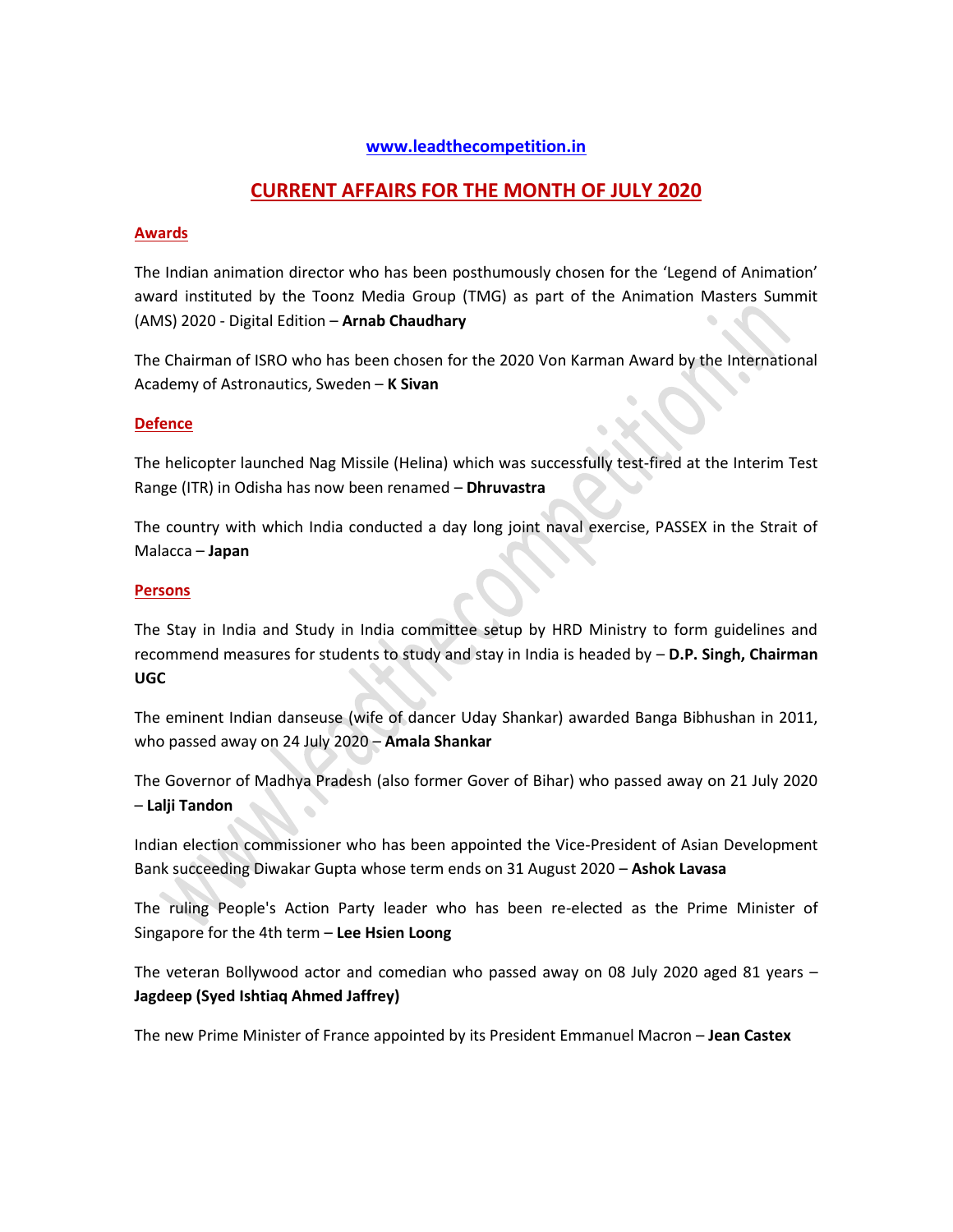The renowned dance choreographer of Hindi cinama who passed away on 03 July 2020 at the age of 71 years – **Saroj Khan**

The 1990-batch IFS officer and an additional secretary in the Ministry of External Affairs (MEA) who has been appointed as India's next Permanent Representative to the United Nations and other international organisations in Geneva successing Rajiv K Chander – **Indra Mani Pandey**

### **Places**

The place in Madhya Pradesh where an Ultra Mega Solar Power project was dedicated to the nation by the PM Shri Narendra Modi via video conference – **Rewa**

 $\bullet$ 

The place in Tamil Nadu where a boiler blast in a thermal power plant killed 13 people and injured several other – **Neyveli, Cuddalore**

# **Sports**

The IPL Chief Operating Officer who has been appointed the interim CEO of BCCI following the resignation of Mr Rahul Johri – **Hemang Amin**

# **Space**

The unmanned mission to Mars launched by China from Wenchang Launch Center aboard a Long March 5 rocket on 23 July 2020 is named – **Tianwen-1**

The unmanned space probe to Mars launched by UAE from Tanegashima Space Center in Japan on July 19, 2020 is named – **Hope**

The spy satellite launched by Israel using a Shavit-2 rocket from Palmachim air base is named – **Ofek 16**

### **Themes**

The theme of India Ideas Summit hosted by US-India Business Council (USIBC) held virtually on 22 July 2020 – **Building a Better Future**

The theme of 36th Biannual Edition of ASEAN held virtually under the Chairmanship of Vietnamese PM Nguyen Xuan Phuc – **Cohesive and Responsive ASEAN**

The theme of National Doctors Day observed on 01 July 2020 to mark the birth and death anniversary of Dr. Bidhan Chandra Roy – **Lessen the Mortality of COVID-19**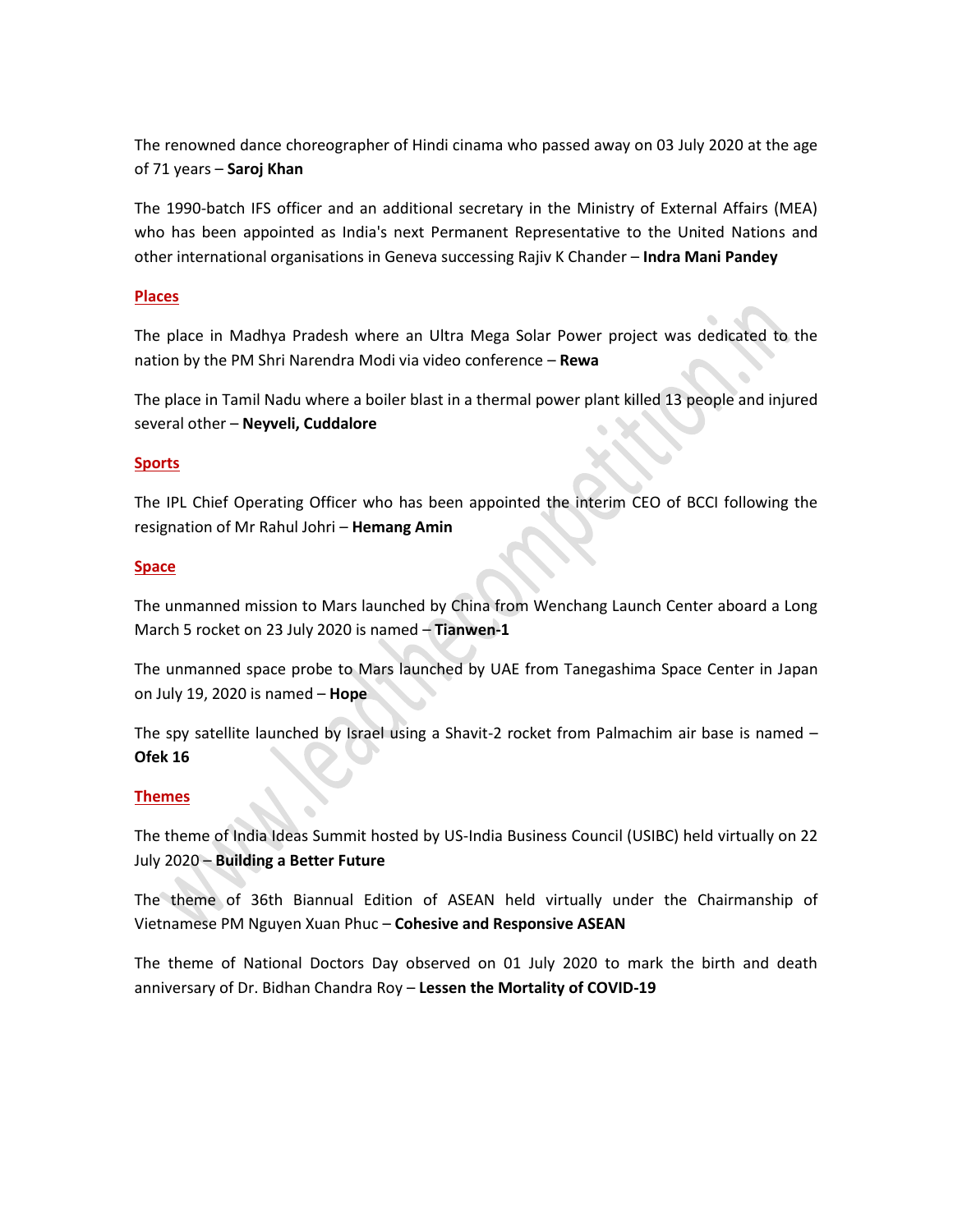### **Miscellaneous**

The initiative launched by HRD Ministry to provide psychosocial support to students for their Mental Health and Well-being is named – **MANODARPAN**

The short term health insurance policies launched by general and health insurance companies and approved by IRDA have broadly named – **Corona Kavach**

The former social networking platform Google+ has been relaunched by Google for Android and iOS system as – **Google Currents**

The rank of India in terms of generation of e-waste as per United Nations 'Global E-waste Monitor 2020' (China and US ranked at No. 1 and 2 respectively) – **Third**

# **Important Days of July**

| International Day of Co-operatives: 04 July 2020       |  |  |  |
|--------------------------------------------------------|--|--|--|
| Designated by: United Nations General Assembly         |  |  |  |
| First observed: 1993                                   |  |  |  |
| Theme: Cooperatives for Climate Action                 |  |  |  |
| World Population Day: 11 July 2020                     |  |  |  |
| Designated by: United Nations Development Programme    |  |  |  |
| First observed: 1989                                   |  |  |  |
| World Youth Skills Day: 15 July 2020                   |  |  |  |
| Designated by: UNESCO                                  |  |  |  |
| First observed: 2015                                   |  |  |  |
| Theme: Skills for a Resilient Youth                    |  |  |  |
| Nelson Mandela International Day: 18 July 2020         |  |  |  |
| Designated by: UN General Assembly                     |  |  |  |
| First observed: 2010                                   |  |  |  |
| World Hepatitis Day: 28 July 2020                      |  |  |  |
| Designated by: World Health Organisation               |  |  |  |
| First observed: 2008                                   |  |  |  |
| Theme: Hepatitis-free future                           |  |  |  |
| International Tiger Day: 29 July 2020                  |  |  |  |
| Designated by: St Petersburg Tiger Summit              |  |  |  |
| First observed: 2010                                   |  |  |  |
| World Day against Trafficking in Persons: 30 July 2020 |  |  |  |
| Designated by: United Nations General Assembly         |  |  |  |
| First observed: 2014                                   |  |  |  |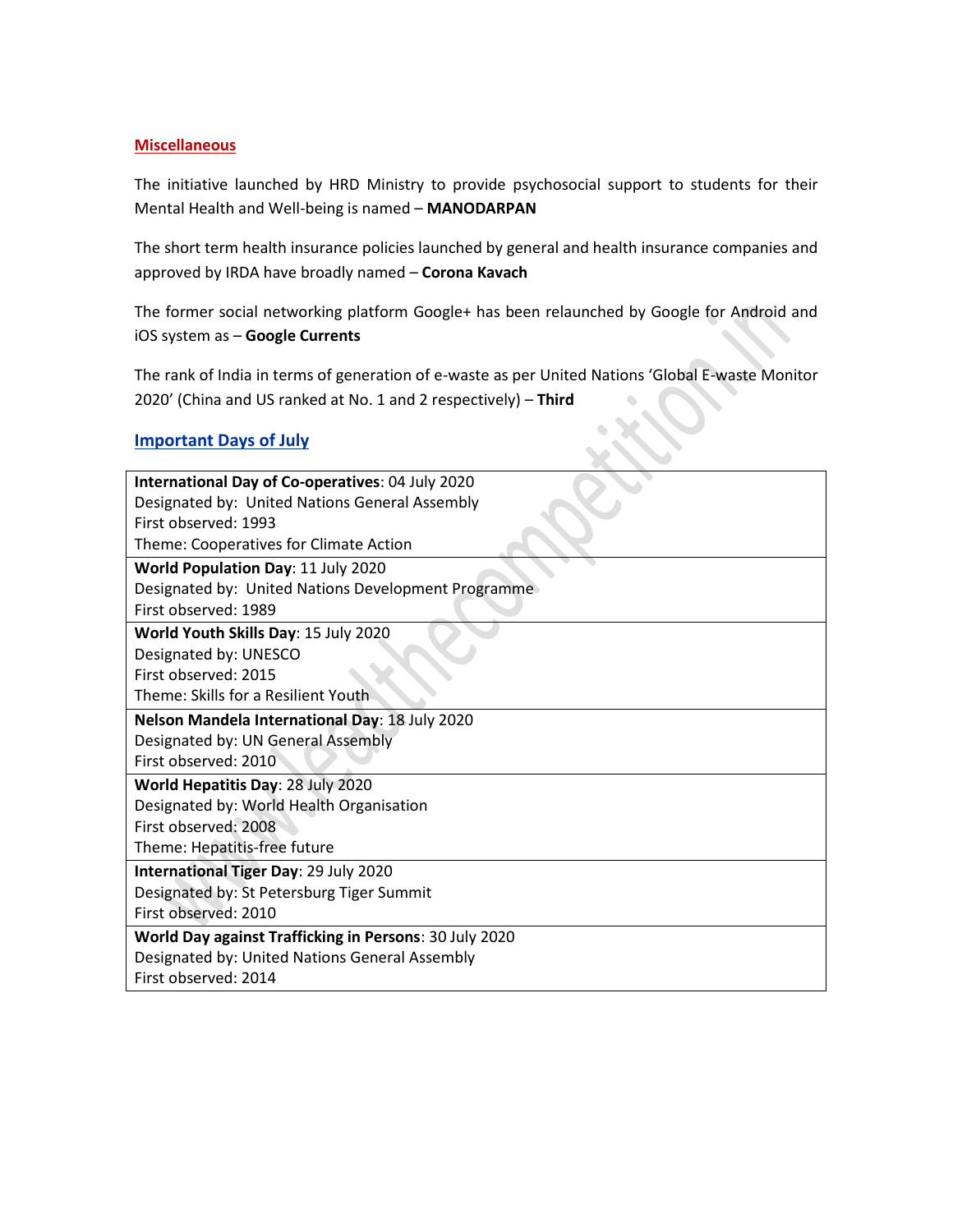# **United Nations Nelson Mandela Prize 2020**

1. **Mrs. Marianna V. Vardinoyannis**: is a Greek philanthropist and world advocate for human rights and the protection of children's health and welfare. She is a Goodwill Ambassador of UNESCO since 1999, founder and president of "Marianna V. Vardinoyannis Foundation" and of "ELPIDA Friends' Association of Children with cancer".

2. **Dr. Morissanda Kouyaté**: He is a leading advocate on ending violence against women and girls in Africa. He initiated efforts to address violence against women with the African Union Commission, leading to the Maputo Protocol, Africa's regional instrument on ending violence against women.

# **Arrival of Rafale in India**

Number of aircraft: **5**

Airborne from: Dassault Aviation Facility, **Merignac, France**

Stopover at: **Al Dhafra** airbase in the UAE.

Base arrived at: Air Force Station, **Ambala**.

First stage of flight: 5000 km

Second stage of flight: 2700 km

Squadron to be inducted into: **17 Squadron (Golden Arrows)**

# **Sustainable Development Goals (SDG) Index 2020**

| Rank | Country        | Rank | Country    |
|------|----------------|------|------------|
|      | Sweden         | 48.  | China      |
| 2.   | <b>Denmark</b> | 96.  | Nepal      |
| 3.   | Finland        | 109. | Bangladesh |
| 4.   | France         | 117. | India      |
| 5.   | Germany        | 134. | Pakistan   |

# **Mohun Bagan Awards 2020**

Bagan Ratna 2020: **Gurbux Singh** (Hockey) and Palash Nandy (Cricket)

Lifetime Achievement Award: **Ashok Kumar** (Hockey); **Pranab Ganguly** (Football) and **Monoranjan Porel** (Athletics).